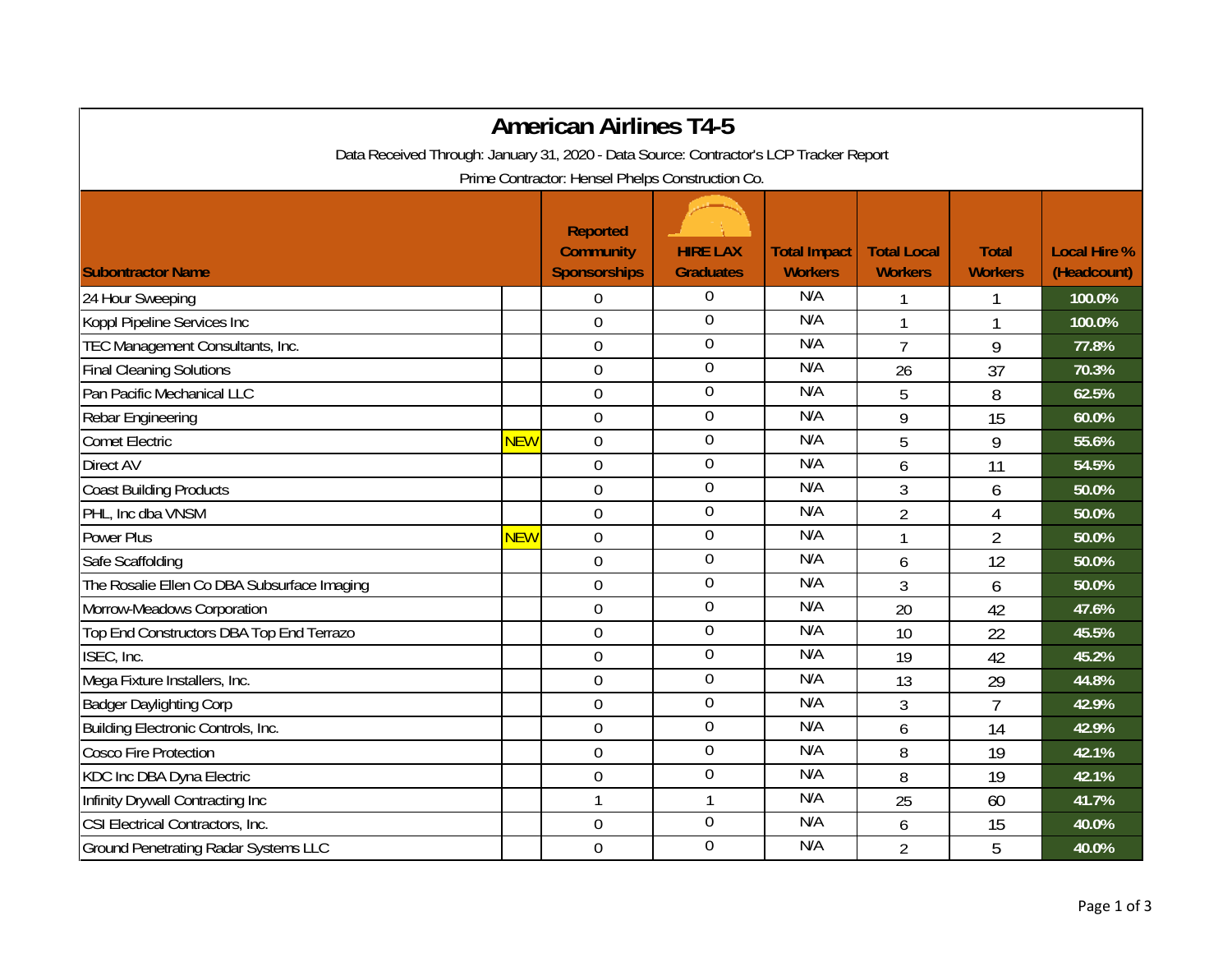| <b>American Airlines T4-5</b>                                                          |                                                            |                                     |                                       |                                      |                                |                                    |  |  |
|----------------------------------------------------------------------------------------|------------------------------------------------------------|-------------------------------------|---------------------------------------|--------------------------------------|--------------------------------|------------------------------------|--|--|
| Data Received Through: January 31, 2020 - Data Source: Contractor's LCP Tracker Report |                                                            |                                     |                                       |                                      |                                |                                    |  |  |
| Prime Contractor: Hensel Phelps Construction Co.                                       |                                                            |                                     |                                       |                                      |                                |                                    |  |  |
| <b>Subontractor Name</b>                                                               | <b>Reported</b><br><b>Community</b><br><b>Sponsorships</b> | <b>HIRE LAX</b><br><b>Graduates</b> | <b>Total Impact</b><br><b>Workers</b> | <b>Total Local</b><br><b>Workers</b> | <b>Total</b><br><b>Workers</b> | <b>Local Hire %</b><br>(Headcount) |  |  |
| <b>Hensel Phelps Construction-AA</b>                                                   | $\boldsymbol{0}$                                           | $\boldsymbol{0}$                    | N/A                                   | 20                                   | 55                             | 36.4%                              |  |  |
| Masonry Concepts, Inc.                                                                 | $\overline{0}$                                             | $\overline{0}$                      | N/A                                   | $\overline{4}$                       | 11                             | 36.4%                              |  |  |
| Murray Company                                                                         | $\boldsymbol{0}$                                           | $\boldsymbol{0}$                    | N/A                                   | 15                                   | 43                             | 34.9%                              |  |  |
| Matrix Environmental                                                                   | $\boldsymbol{0}$                                           | $\boldsymbol{0}$                    | N/A                                   | 23                                   | 68                             | 33.8%                              |  |  |
| Assa Abloy Entrance Systems US Inc                                                     | $\overline{0}$                                             | $\mathbf 0$                         | N/A                                   | $\mathbf{1}$                         | 3                              | 33.3%                              |  |  |
| Cupertino Electric, Inc.                                                               | $\boldsymbol{0}$                                           | $\overline{0}$                      | N/A                                   | 19                                   | 57                             | 33.3%                              |  |  |
| Paulhus Milwork Installation                                                           | $\boldsymbol{0}$                                           | $\boldsymbol{0}$                    | N/A                                   | $\overline{2}$                       | 6                              | 33.3%                              |  |  |
| Psomas                                                                                 | $\boldsymbol{0}$                                           | $\boldsymbol{0}$                    | N/A                                   | $\overline{2}$                       | 6                              | 33.3%                              |  |  |
| <b>Best Contracting Services</b>                                                       | $\mathbf 0$                                                | $\mathbf 0$                         | N/A                                   | $\overline{7}$                       | 22                             | 31.8%                              |  |  |
| <b>Environmental Construction Group (ECG)</b>                                          | $\boldsymbol{0}$                                           | $\boldsymbol{0}$                    | N/A                                   | 18                                   | 58                             | 31.0%                              |  |  |
| <b>Concrete Coring Company</b>                                                         | $\boldsymbol{0}$                                           | $\boldsymbol{0}$                    | N/A                                   | 3                                    | 10                             | 30.0%                              |  |  |
| Washington Iron Works                                                                  | $\mathbf 0$                                                | $\boldsymbol{0}$                    | N/A                                   | 10                                   | 34                             | 29.4%                              |  |  |
| Corradini Corp                                                                         | $\mathbf 0$                                                | $\boldsymbol{0}$                    | N/A                                   | 5                                    | 18                             | 27.8%                              |  |  |
| Performance Contracting, Inc.                                                          | $\mathbf 0$                                                | $\boldsymbol{0}$                    | N/A                                   | 35                                   | 130                            | 26.9%                              |  |  |
| <b>SASCO</b>                                                                           | $\boldsymbol{0}$                                           | $\mathbf 0$                         | N/A                                   | 8                                    | 30                             | 26.7%                              |  |  |
| Premier Tile & Marble                                                                  | $\boldsymbol{0}$                                           | $\mathbf 0$                         | N/A                                   | 9                                    | 34                             | 26.5%                              |  |  |
| Siemens Industry, Inc.                                                                 | $\mathbf 0$                                                | $\overline{0}$                      | N/A                                   |                                      | $\overline{4}$                 | 25.0%                              |  |  |
| Signature Flooring, Inc.                                                               | $\overline{0}$                                             | $\mathbf 0$                         | N/A                                   | 6                                    | 24                             | 25.0%                              |  |  |
| <b>Sterndahl Enterprises</b>                                                           | $\boldsymbol{0}$                                           | $\mathbf 0$                         | N/A                                   | 5                                    | 24                             | 20.8%                              |  |  |
| Ethos Energy Field Services LLC                                                        | $\overline{2}$                                             | $\overline{2}$                      | N/A                                   | 10                                   | 50                             | 20.0%                              |  |  |
| Gonsalves & Santucci Inc DBA Conco Pumping                                             | $\boldsymbol{0}$                                           | $\boldsymbol{0}$                    | N/A                                   | $\overline{2}$                       | 11                             | 18.2%                              |  |  |
| Johnson & Turner Painting Co, Inc.                                                     | $\boldsymbol{0}$                                           | $\boldsymbol{0}$                    | N/A                                   | $\overline{2}$                       | 11                             | 18.2%                              |  |  |
| Harwood Construction, Inc.                                                             | $\mathbf 0$                                                | $\boldsymbol{0}$                    | N/A                                   | 1                                    | 6                              | 16.7%                              |  |  |
| Critchfield Mechanical Inc of Southern CA                                              | $\mathbf 0$                                                | $\overline{0}$                      | N/A                                   | 8                                    | 60                             | 13.3%                              |  |  |
| Commercial Scaffolding of CA Inc.                                                      | $\mathbf 0$                                                | $\boldsymbol{0}$                    | N/A                                   |                                      | 8                              | 12.5%                              |  |  |